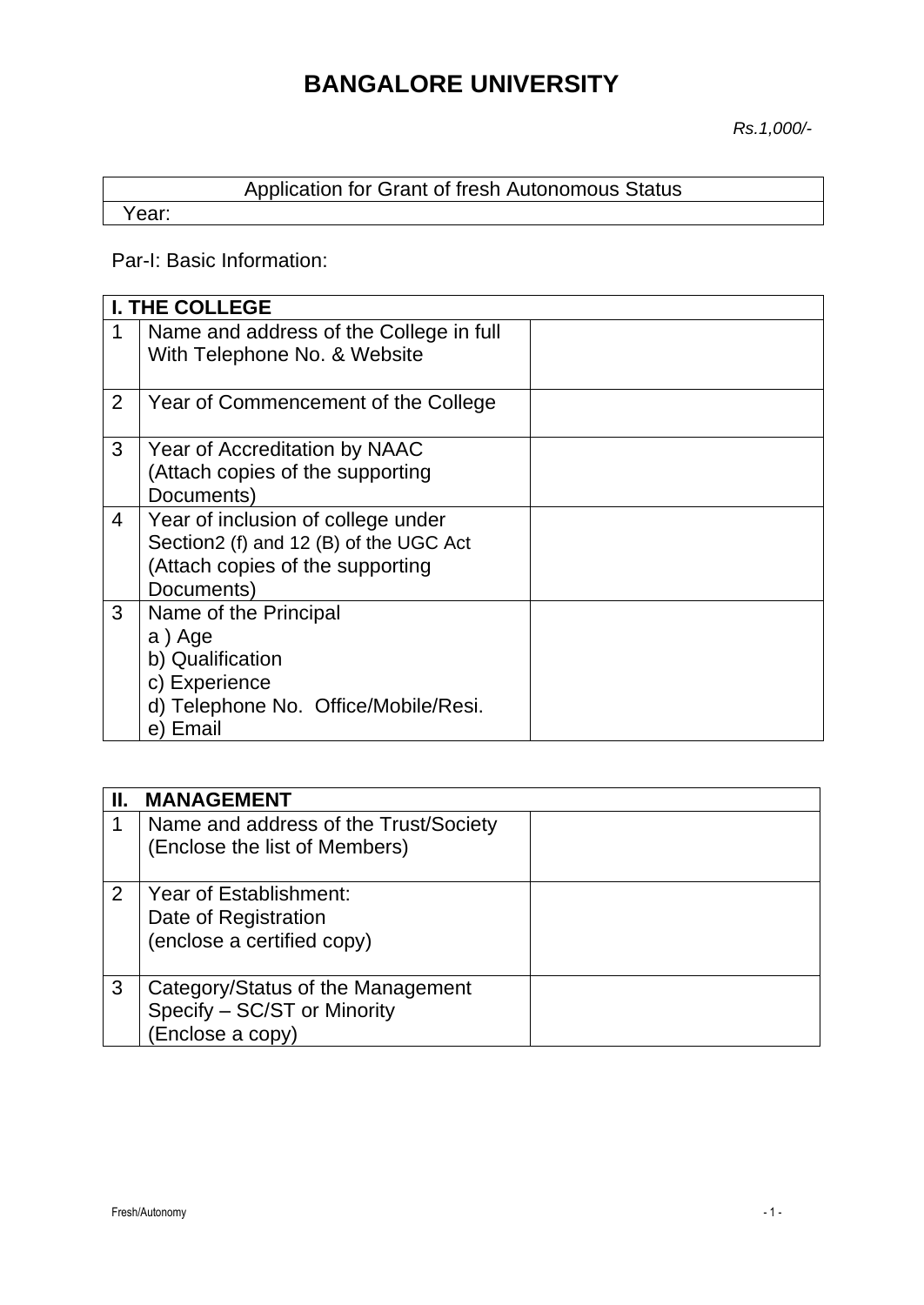|                | III. COURSES OFFERED AND DETAILS ABOUT AFFILIATION: |                                                    |             |                      |  |  |  |
|----------------|-----------------------------------------------------|----------------------------------------------------|-------------|----------------------|--|--|--|
|                | a. Details of courses offered by the College        |                                                    |             |                      |  |  |  |
| SI.No.         | Degree                                              | Year of<br>commencement<br>of particular<br>course | Combination | Sanctioned<br>intake |  |  |  |
| 1.             |                                                     |                                                    |             |                      |  |  |  |
| 2.             |                                                     |                                                    |             |                      |  |  |  |
| 3.             |                                                     |                                                    |             |                      |  |  |  |
| 4.             |                                                     |                                                    |             |                      |  |  |  |
| 5.             |                                                     |                                                    |             |                      |  |  |  |
| 6.             |                                                     |                                                    |             |                      |  |  |  |
| 7 <sub>1</sub> |                                                     |                                                    |             |                      |  |  |  |
| 8.             |                                                     |                                                    |             |                      |  |  |  |

*(In case more combinations and courses details may be given in the separate annexure)*

|                | b. Courses for which Recognition of Professional Bodies<br>(AICTE/NCTE/RCI. etc.,)                                                                              |                                                    |                  |                      |  |
|----------------|-----------------------------------------------------------------------------------------------------------------------------------------------------------------|----------------------------------------------------|------------------|----------------------|--|
| SI.No.         | Courses                                                                                                                                                         |                                                    | Approval details |                      |  |
|                |                                                                                                                                                                 |                                                    |                  |                      |  |
| 2.             |                                                                                                                                                                 |                                                    |                  |                      |  |
| 3.             |                                                                                                                                                                 |                                                    |                  |                      |  |
|                | c. Course/Subject for which are under Permanent Affiliation                                                                                                     |                                                    |                  |                      |  |
| SI.No.         | Degree                                                                                                                                                          | Year of<br>commencement<br>of particular<br>course | Combination      | Sanctioned<br>intake |  |
| 1              |                                                                                                                                                                 |                                                    |                  |                      |  |
| $\overline{2}$ |                                                                                                                                                                 |                                                    |                  |                      |  |
| 3              |                                                                                                                                                                 |                                                    |                  |                      |  |
|                | e. Details regarding affiliation granted for the last FIVE years (Enclose copy of<br>the affiliation orders of the Bangalore University along with LIC reports. |                                                    |                  |                      |  |
| 1.             |                                                                                                                                                                 |                                                    |                  |                      |  |
| 2.             |                                                                                                                                                                 |                                                    |                  |                      |  |
| 3.             |                                                                                                                                                                 |                                                    |                  |                      |  |
| 4.             |                                                                                                                                                                 |                                                    |                  |                      |  |
| 5.             |                                                                                                                                                                 |                                                    |                  |                      |  |

| IV ACADEMIC REQUIREMENTS:- (May also be furnished in separate<br>attachments) |            |                      |  |             |           |      |                      |              |       |
|-------------------------------------------------------------------------------|------------|----------------------|--|-------------|-----------|------|----------------------|--------------|-------|
| a. Year wise Admissions made for the past five years:                         |            |                      |  |             |           |      |                      |              |       |
| Course                                                                        |            | Year                 |  |             |           |      | No students admitted |              |       |
| Combination                                                                   | <b>Ist</b> | <b>Illrd</b><br>IInd |  | <b>Boys</b> |           |      |                      | <b>GIRLS</b> | Total |
| for UG/PG                                                                     |            |                      |  | <b>GEN</b>  | <b>SC</b> | ST I | GEN SC ST            |              |       |
|                                                                               |            |                      |  |             |           |      |                      |              |       |
|                                                                               |            |                      |  |             |           |      |                      |              |       |
|                                                                               |            |                      |  |             |           |      |                      |              |       |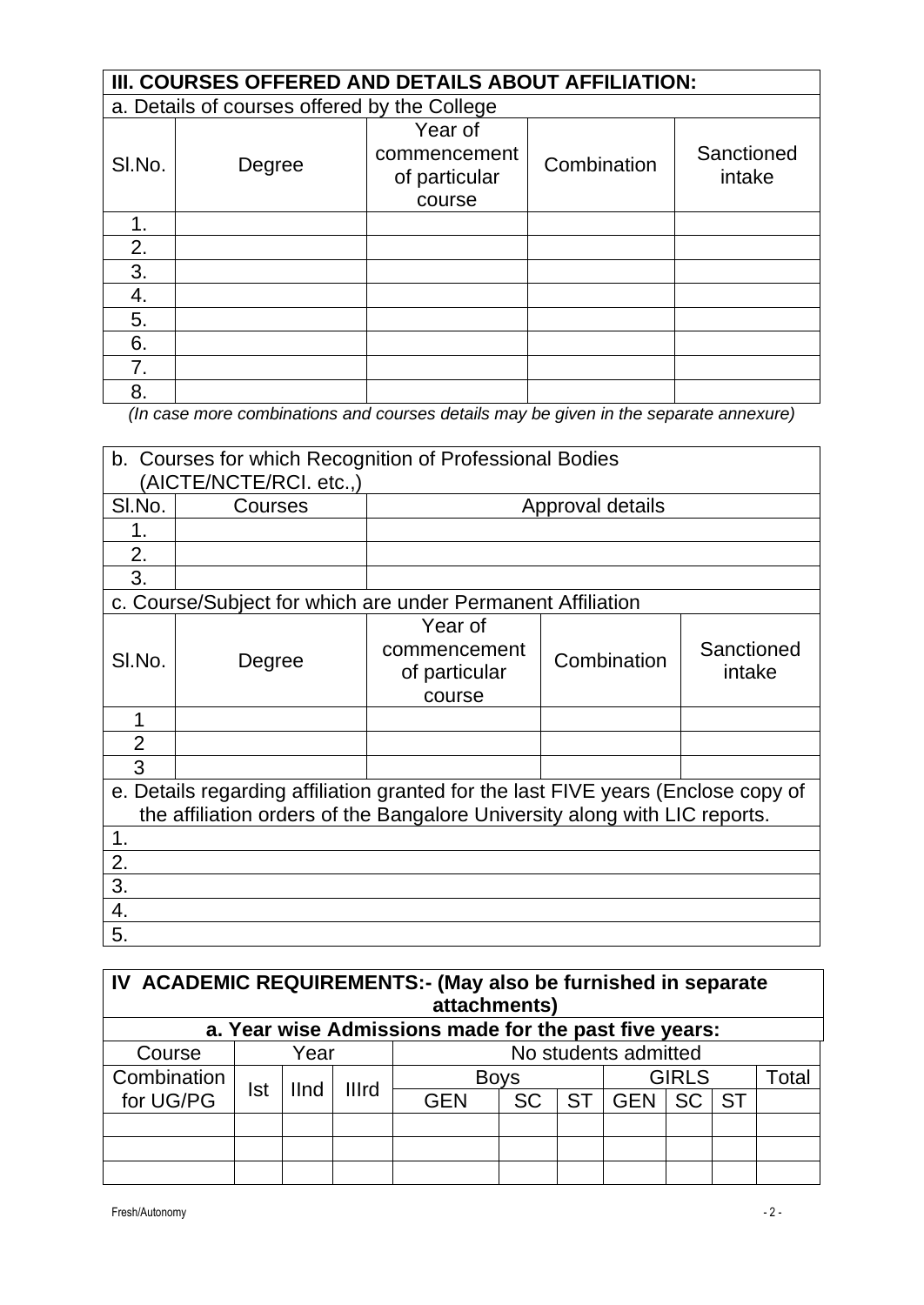| b. Year wise results for the past five years in respect of all courses: |         |  |  |         |  |
|-------------------------------------------------------------------------|---------|--|--|---------|--|
| (May also be furnished in separate attachments)                         |         |  |  |         |  |
|                                                                         | Nlumhar |  |  | % ادt∩T |  |

| Courses<br>UG/PG | Year |  |  | Number<br>appeared | Number passed |  | Total % of<br>pass |
|------------------|------|--|--|--------------------|---------------|--|--------------------|
|                  |      |  |  |                    |               |  |                    |
|                  |      |  |  |                    |               |  |                    |
|                  |      |  |  |                    |               |  |                    |
|                  |      |  |  |                    |               |  |                    |

| c. Staff details :                                                         |                       |                                                                   |  |  |  |
|----------------------------------------------------------------------------|-----------------------|-------------------------------------------------------------------|--|--|--|
|                                                                            | No of Permanent staff | No. of Ad-hoc Staff (Part<br>time/consolidated/visiting<br>staff) |  |  |  |
| <b>Professors</b>                                                          |                       |                                                                   |  |  |  |
| Reader                                                                     |                       |                                                                   |  |  |  |
| Lecturer                                                                   |                       |                                                                   |  |  |  |
| Library                                                                    |                       |                                                                   |  |  |  |
| <b>Physical/Cultural</b>                                                   |                       |                                                                   |  |  |  |
| Instructor                                                                 |                       |                                                                   |  |  |  |
| Non-Teaching Staff                                                         |                       |                                                                   |  |  |  |
| (Details may be furnished department wise with names, qualification,       |                       |                                                                   |  |  |  |
| experience, Salary drawn in a separate annexure)                           |                       |                                                                   |  |  |  |
|                                                                            |                       |                                                                   |  |  |  |
| d. No. of Ph.D. and M.Phils produced by the College during last five years |                       |                                                                   |  |  |  |

(Also furnish details of the above regarding their Name, Age, Qualification, experience, Salary paid (Specify state/UGC/AICTE/Consolidated) and category (SC/ST) for which they belong to.

d. Non-Teaching Staff (Including Technical Staff) (Also furnish details of the above regarding their Name, Age, qualifications, experience, Salary paid (Specify state/UGC/Consolidated) and category (SC/ST) for which they belong to.

- e) Whether the benefits of GPF/Triple Benefit fund are extended (Furnish documents)
- f) i) Furnish Course wise students teachers ratio ii) Adequacy of teaching staff:
- g) Whether college has Parent/Teachers Association (Furnish Details)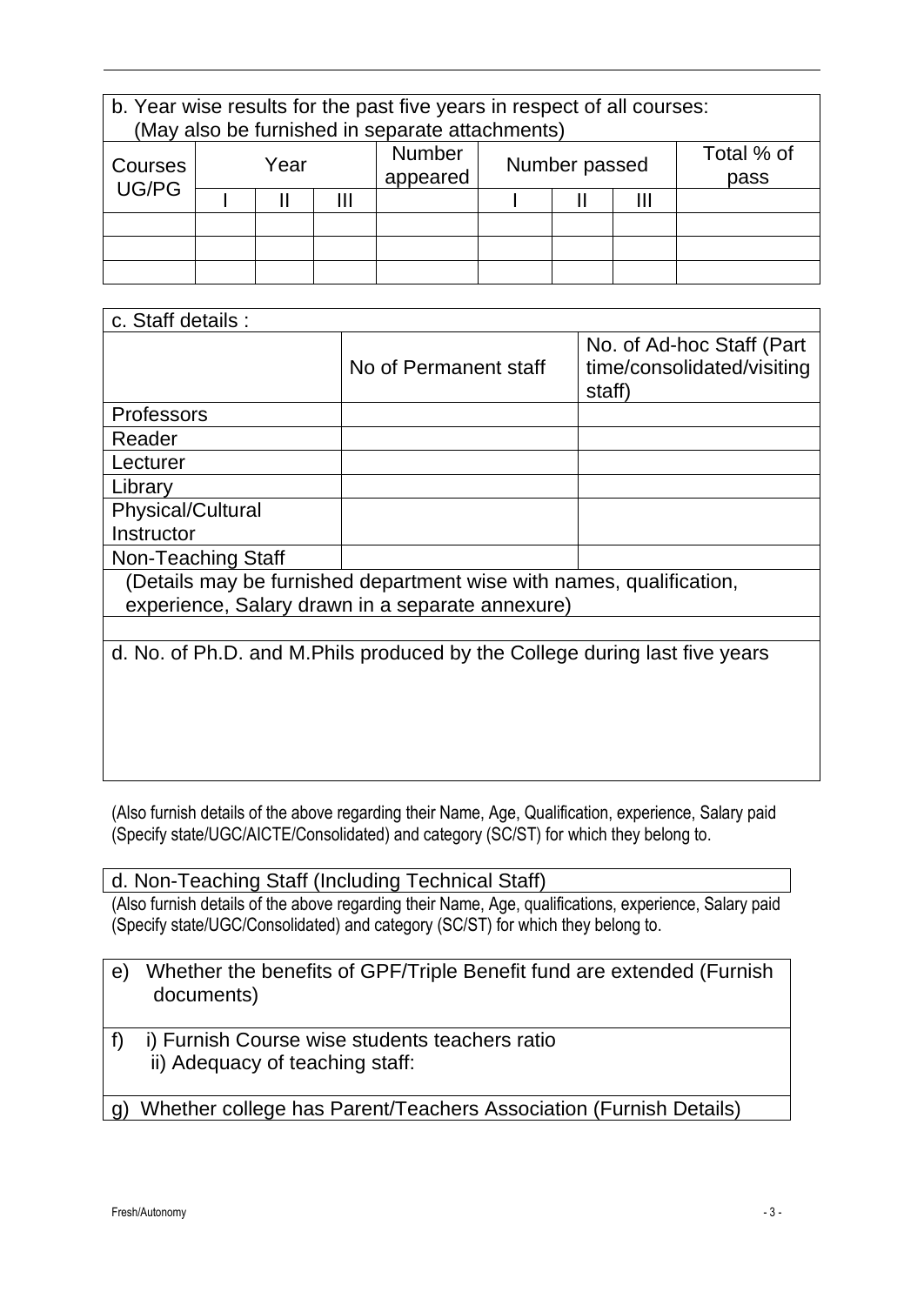|              | <b>V. PHYSICAL FACILITES:</b> |                                            |                      |                   |  |  |
|--------------|-------------------------------|--------------------------------------------|----------------------|-------------------|--|--|
| $\mathbf{1}$ | a) Building                   |                                            | i) Own               | ii) Rented/Leased |  |  |
|              |                               | (enclose documents)                        |                      |                   |  |  |
|              |                               | b) Total Plinth Area of the Building       |                      |                   |  |  |
|              |                               |                                            |                      |                   |  |  |
| 2            |                               | Accommodation with facilities provided     |                      |                   |  |  |
|              |                               | (Enclose sketch Plan)                      |                      |                   |  |  |
|              | i.                            | <b>Principal Room</b>                      |                      |                   |  |  |
|              |                               | (Whether quarters is provided to           |                      |                   |  |  |
|              |                               | the Principal)                             |                      |                   |  |  |
|              | ii.                           | Office (With toilet)                       |                      |                   |  |  |
|              | iii.                          | Staff Room (with toilet)                   |                      |                   |  |  |
|              | iv.                           | <b>Class Rooms</b>                         |                      |                   |  |  |
|              | v.                            | <b>Library/Reading Rooms</b>               |                      |                   |  |  |
|              | vi.                           | Laboratories:                              | General/Scientific   |                   |  |  |
|              |                               |                                            | <b>Computer Labs</b> |                   |  |  |
|              | vii.                          | Sports Room                                |                      |                   |  |  |
|              | viii.                         | <b>Toilet facilities</b>                   | <b>Boys</b>          |                   |  |  |
|              |                               |                                            | Girls                |                   |  |  |
|              | ix.                           | <b>Common Room for Students</b>            | <b>Boys</b>          |                   |  |  |
|              |                               |                                            | Girls                |                   |  |  |
|              | X.                            | Auditorium                                 |                      |                   |  |  |
|              |                               | (Area and Capacity)                        |                      |                   |  |  |
|              | xi.                           | <b>Hostel Accommodation (Area</b>          | Own                  |                   |  |  |
|              |                               | and Capacity) (separately for              | Rented               |                   |  |  |
|              |                               | Boys and Girls)                            |                      |                   |  |  |
|              | xii.                          | Canteen (Area and Capacity)                |                      |                   |  |  |
|              |                               |                                            |                      |                   |  |  |
| 3.           | <b>LAND:</b>                  |                                            |                      |                   |  |  |
|              |                               | i. Total Area acquired (in Acres) (Enclose | Own                  |                   |  |  |
|              | Documents)                    |                                            | Rented/Leased        |                   |  |  |
|              |                               | ii. Extent of land available for sports    | Own                  |                   |  |  |
|              |                               | activities(Enclose Documents)              | Rented/Leased        |                   |  |  |

|             | <b>VI. LABORATORY FACILITIES</b>     |  |
|-------------|--------------------------------------|--|
| $\mathbf 1$ | No. of Labs established course wise  |  |
| 2.          | Equipments procured with             |  |
|             | investments made:                    |  |
| 3.          | Capacity of Lab to conduct practical |  |
|             | classes at time:                     |  |
| 4.          | Details regarding computer Lab;      |  |
|             | i. No. of Terminals/Printers:        |  |
|             | ii. Make:                            |  |
|             | iii. Year of purchases:              |  |
|             | iv. Software, Hardware/              |  |
|             | Statistical/Packages available       |  |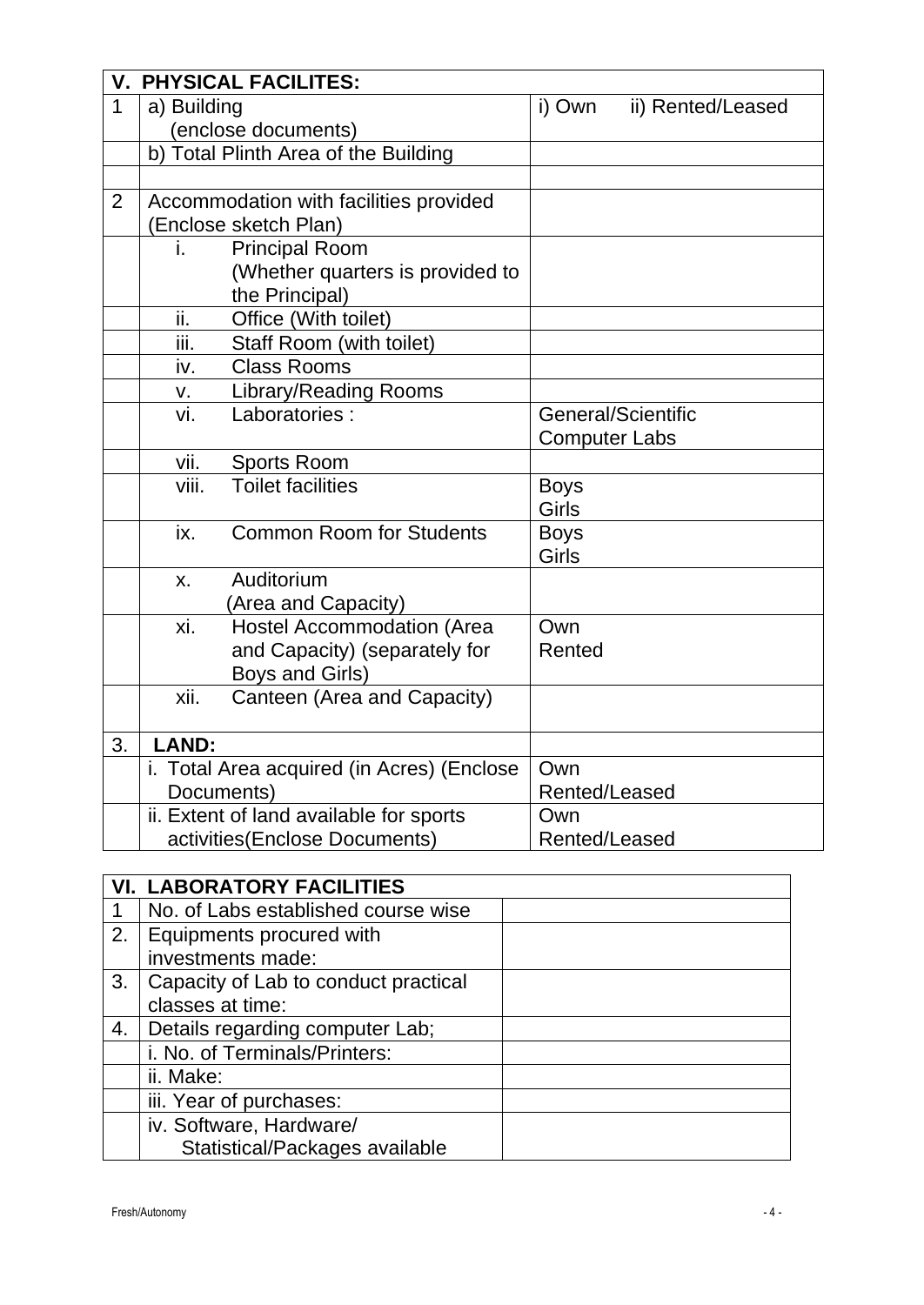| 5. | Details regarding workshop Green<br>House, Moot Court Museum etc<br>facilities provided |                                                                                                                                                                                                                                                                   |
|----|-----------------------------------------------------------------------------------------|-------------------------------------------------------------------------------------------------------------------------------------------------------------------------------------------------------------------------------------------------------------------|
| 6. | Details of Lab facilities for BHM<br>Course:                                            | a) Basic Trg. Kitchen<br>b) Advanced Trg. Kitchen<br>c) Quantity Trg. Kitchen<br>d) Bakery<br>e) Pantry<br>Restaurant<br><b>Dining Hall</b><br>g)<br>h) Laundry and Linen<br><b>Front Office</b><br><b>Mock Guest Room</b><br>k) Details of Kitchen<br>equipments |

|   | <b>VII. LIBRARY FACILITIES</b>         |  |
|---|----------------------------------------|--|
|   | i) No. of Books (Course wise)          |  |
|   | ii) No. of Books purchased             |  |
|   | (Year wise) and amount spent for       |  |
|   | the last 5 years)                      |  |
| 2 | Journals subscribed                    |  |
| 3 | Reference/Reading Room                 |  |
|   | (Its capacity)                         |  |
| 4 | Copier facilities and other equipments |  |
|   | provided (give details)                |  |

|   | <b>VIII. SPORTS FACILITIES</b>    |  |
|---|-----------------------------------|--|
|   | <b>Indoor Games</b>               |  |
| 2 | Out door Games                    |  |
| 3 | Achievements made in              |  |
|   | University/State/National Levels: |  |
|   | Gymnasium facilities provided:    |  |

|    | IX. ADMINISTRATIVE STANDARDS              |  |
|----|-------------------------------------------|--|
|    | <b>Constitution of Governing Council:</b> |  |
|    | (Furnish the number of members in the     |  |
|    | governing council) as per statutes:       |  |
| 2  | No. of Meetings held (encl-proceedings)   |  |
| 3. | In respect of Government Colleges         |  |
|    | furnish details regarding advisory        |  |
|    | Committee                                 |  |
| 4. | Whether the annual accounts are audited   |  |
|    | by the competent Authorities.             |  |
|    | (Furnish details for last five years)     |  |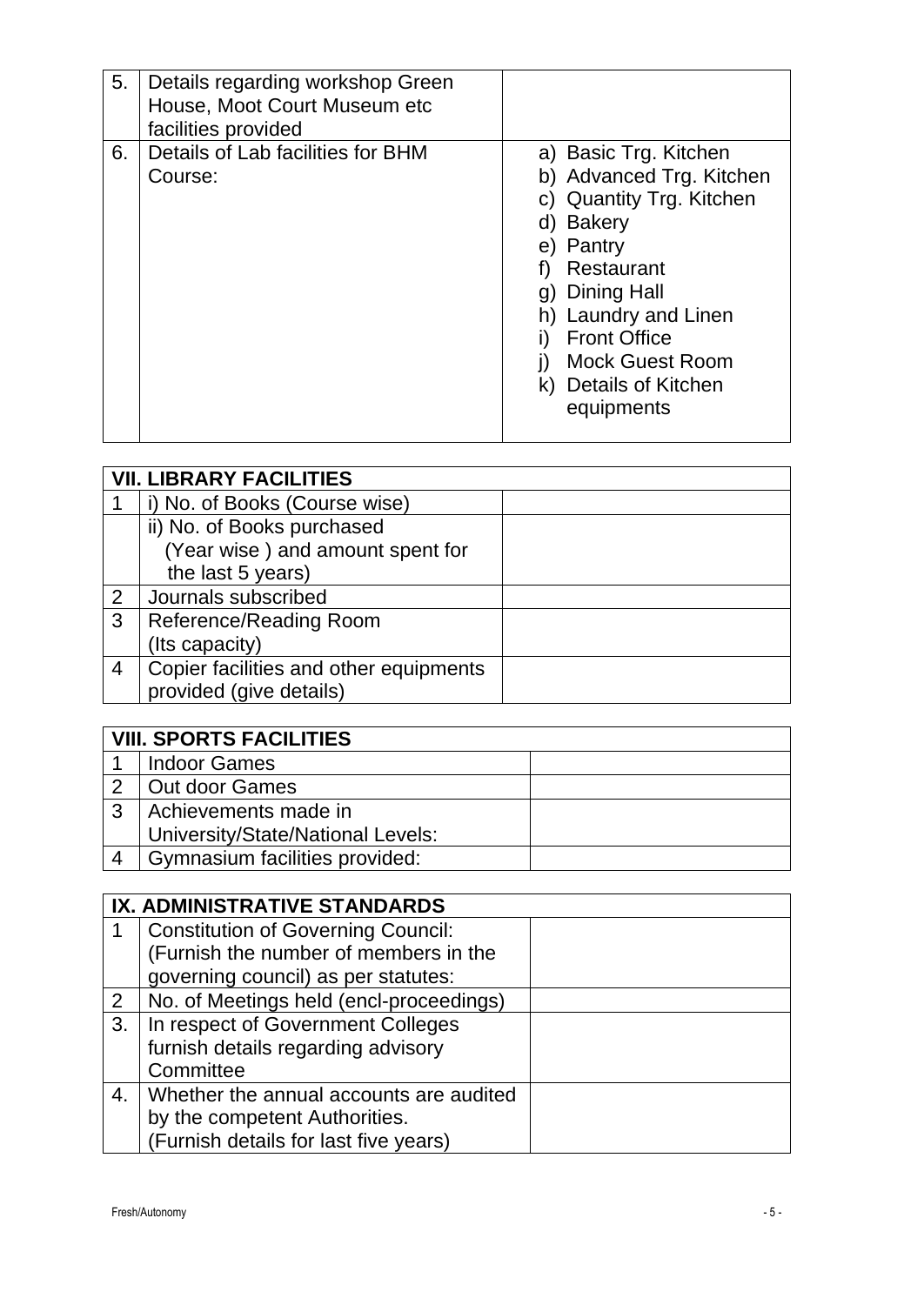| 5.   Furnish details regarding, Selection   |  |
|---------------------------------------------|--|
| Committee for Teaching and Non-             |  |
| Teaching recruitments with SC/ST,           |  |
| women and University representatives.       |  |
| 6.   Methods of Recruitment followed as per |  |
| <b>Govt./University Norms?</b>              |  |

| <b>X. FINANCIAL STATUS:</b> |                                    |  |
|-----------------------------|------------------------------------|--|
|                             | Details regarding Bank Account     |  |
|                             | <b>Furnish details of Deposits</b> |  |

|                | <b>XI. GENERAL</b>                        |  |
|----------------|-------------------------------------------|--|
|                | Furnish details about:-                   |  |
| $\mathbf 1$    | Academic & Welfare activities for SC/ST   |  |
|                | and other backward class students         |  |
| $\overline{2}$ | Academic Improvement facilities for       |  |
|                | teaching and non teaching staff           |  |
| 3.             | Co-curricular, extra curricular of Social |  |
|                | activities:                               |  |
| 4.             | Whether college has followed admission    |  |
|                | policy as per Govt./BU Rules:             |  |
| 5.             | Whether medical examination is provided   |  |
|                | for students:                             |  |

|               | XII. FEES STRUCTURES:                  |
|---------------|----------------------------------------|
| 1             | Furnish Fee particulars for various    |
|               | courses collected for different        |
|               | categories                             |
|               | (Free seat, Payment seats,             |
|               | Management seats)                      |
|               | (Furnish particulars of tuition fee,   |
|               | Sports, Union and Reading room fees    |
|               | etc. collected)                        |
| $\mathcal{P}$ | Details of fees remitted to B.U. funds |

| XIII. DETAILS REGARDING RECORDS MAINTAINED |                                     |
|--------------------------------------------|-------------------------------------|
| 1.                                         | <b>Admission Register:</b>          |
| 2.                                         | <b>Attendance Register:</b>         |
| 3.                                         | <b>Acquitance Register:</b>         |
| 4.                                         | Fee paid Register:                  |
| 5.                                         | Fee Receipts Books:                 |
| 6.                                         | <b>Service Registers:</b>           |
| 7 <sub>1</sub>                             | Scholarships disbursement registers |
|                                            | and files with GO's                 |
| 8.                                         | <b>Marks Register:</b>              |
| 9.                                         | <b>Accession Register</b>           |